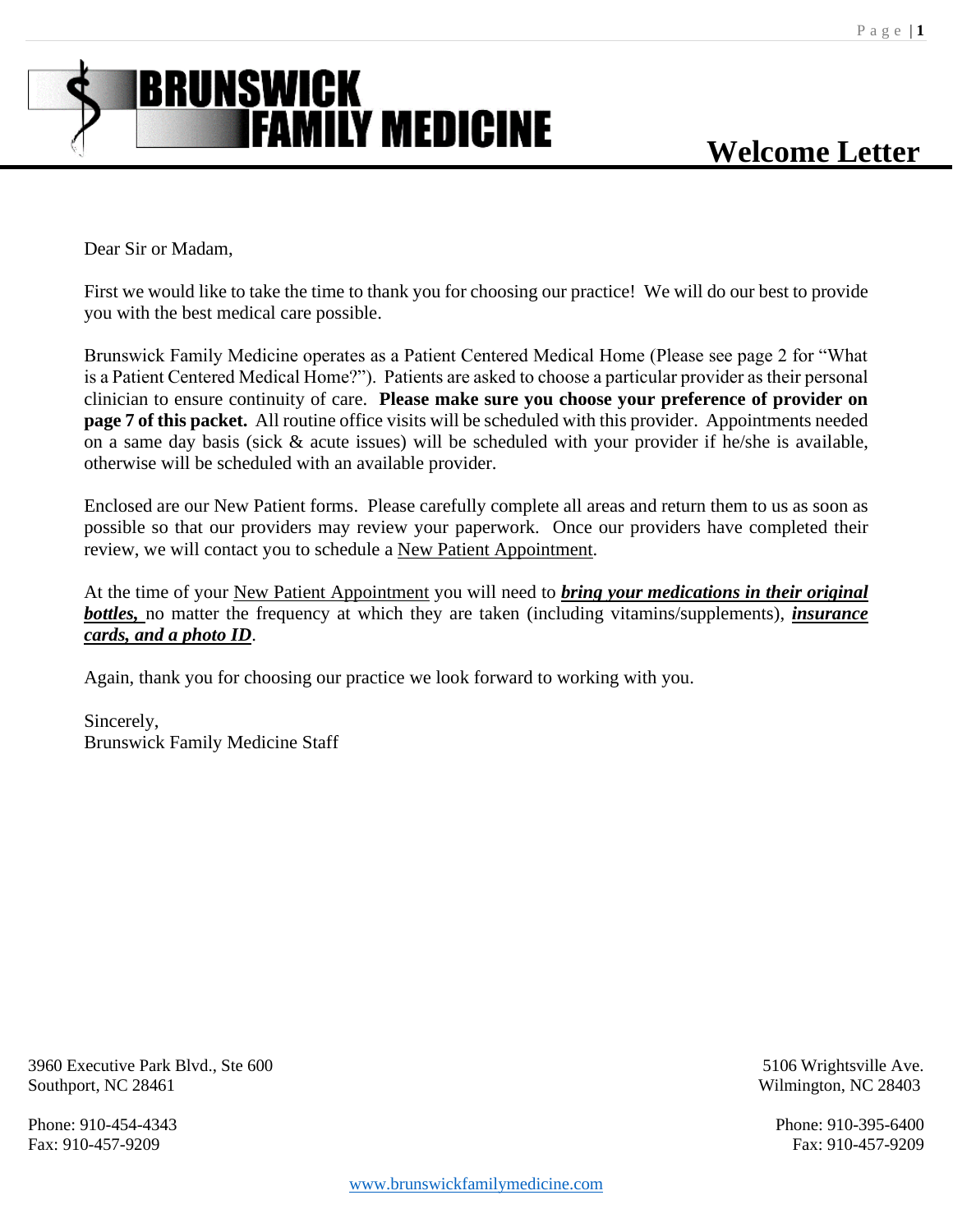# **Patient Centered Medical Home Information**

# **WHAT is a Patient Centered Medical Home?**

A Patient Centered Medical Home is a model of care that puts Brunswick Family Medicine patients at the forefront of care. Patients receive personalized and coordinated care through a direct relationship with their chosen provider. As a primary care provider, our clinicians manage each patient's health with the help of the patient, their family, and any other specialists needed along the way. The Patient Centered Medical Home works best when all team members do their part. As the patient, it's important to communicate with your primary care provider, disclosing your full medical history including services provided by other doctors. Your provider will use evidence-based care to implement the latest medical advancements, while providing you with the tools necessary to manage your own health. Your care team can treat most urgent care issues, preventing expensive and prolonged Emergency Room visits. Your care team will also assist you in the coordination of your care across multiple settings, thus reducing the risk for duplication of costly medical tests and procedures. At Brunswick Family Medicine, the patient is at the center of our practice.

# **HOW to Contact** *Your* **Patient Centered Medical Home?**

If you need medical advice or care during business hours, or need to schedule an appointment to discuss your healthcare needs, please call to speak with the office. Our office hours vary according to location, please refer to our website for office hours and contact information. For afterhours care, you can call (844) 820-9725. Your call will be relayed to the provider on call via secure message. If you need to be seen after hours, you can contact any Medac Urgent Care in Wilmington. Brunswick Family Medicine has an agreement with this facility and they will provide our patients with afterhours care. You will need to verify your insurance coverage with the facility. Neither Brunswick Family Medicine nor Medac will accept responsibility for non-covered services rendered. Please contact Medac, or visit their website, for their hours of operation.

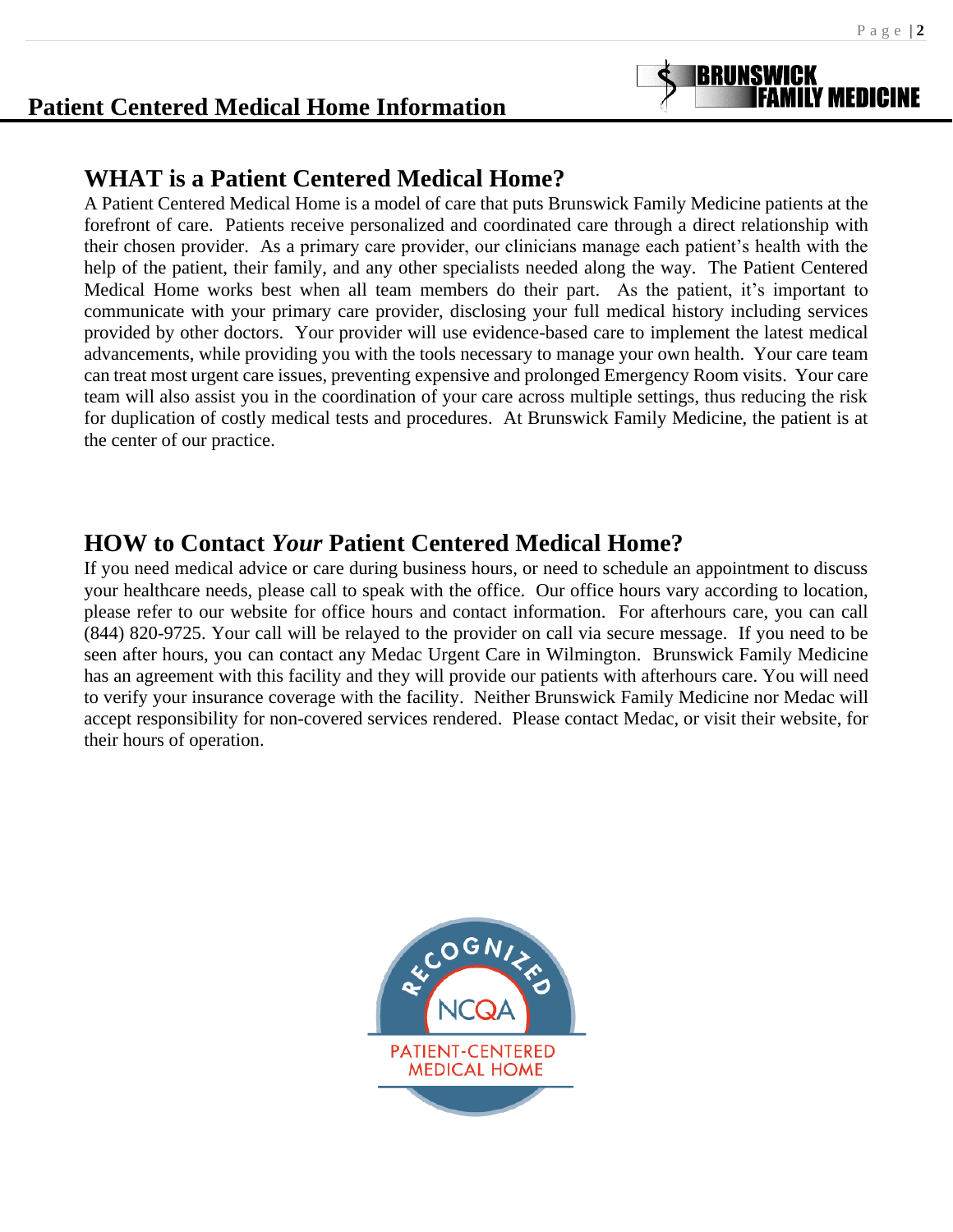## **Notice of Privacy Practices**

#### **THIS NOTICE DESCRIBES HOW MEDICAL INFORMATION ABOUT YOU MAY BE USED AND DISCLOSED AND HOW YOU CAN GET ACCESS TO THIS INFORMATION PLEASE REVIEW IT CAREFULLY.**

The Notice of Privacy Practices describes how we may use and disclose your Protected Health Information (PHI) to carry out treatment, payment or health care operation (TPO) and for other purposes that are permitted or required by law. It also describes your right to access and control your protected health information. "Protected health information" is information about you, including demographic information, which may identify you and that relates to your past, present or future physical or mental health or condition and related care services.

#### **Uses and Disclosures of Protected Health Information**

Your protected health information may be used and disclosed by your provider, our office staff and others outside of our office that are involved in your care and treatment for the purpose of providing health care service to you to pay your health care bills, to support the operation of provider's practice, and any other use required by law.

Treatment: We will use and disclose your protected information to provide, coordinated, or manage your health care and any related services. This includes the coordination or management of your health care with a third party. For example, we would disclose your protected health information, as necessary, to a home health agency that provides care to you. For example, your protected health information may be provided to whom you have been referred to ensure that provider has the necessary information to diagnose or treat you.

Payment: Your protected health information will be used, as needed, to obtain payment for your health care services. For example, obtaining approval for a hospital stay may require that you're relevant protected health information be disclosed to the health plan to obtain approval for the hospital admission.

Healthcare Operation: We may use or disclose, as needed, your protected health information in order to support the business activities of your provider's practice. These activities include, but are not limited to, quality assessment activities, employee review activities, training of medical

students, licensing, and information to medical school students that see patients at our office. In addition, we may use a sign-in sheet at the registration desk where you will be asked to sign your name and indicate your provider. We disclose your protected health information, as necessary, to contact you to remind you of your appointment.

We may use or disclose your protected health information in the following situation without your authorization. These situation include: Public Health issues as required by law; Communicable Diseases, Health Oversight, Abuse or Neglect, Food and Drug Administration requirement; Criminal Activity, Military Activity and National Security; Worker's Compensation; Required Uses and Department of Health and Human Service to investigate or determine our compliance with the requirement of Section 164.500.

#### **Other Permitted and required Uses and Disclosures**

Will Be Made Only with Your Consent, Authorization or Opportunity of Object unless required by law. You may revoke this authorization, at any time, in writing, except that your provider or the except to the extent that your physical or the provider's practice has taken an action on the use or disclosure indicated in the authorization.

#### **Your Rights**

The following is a statement of your rights to your protected health information.

You have the right to inspect and copy your protected health information. Under federal law, however, you may not inspect or copy the following records: psychotherapy notes; information complied in reasonable anticipation of, or use in, a civil, criminal, or administrative action or proceeding, and protected health information that is subject access to protected health information.

You have the right to request a restriction of your protected health information. This means you may ask us not to use or disclose any part of your protected health information for the purpose of treatment, payment or healthcare operations. You may also require that any part of your protected health information not be disclose to family members or friends who may be involved in your care or for notification purpose as described in this Notice of Privacy Practice. Your request must state the specific restriction requested and to whom you want the restriction to apply.

**BRUNSWICK<br>FAMILY MEDICINE** 

Your provider is not required to agree to a restriction that you may request. If your provider believes it is in your best interest to permit use disclosure of your protected health information, your protection health information will not be restricted. You then have the right to use another Healthcare Professional.

You have the right to request to receive confidential communication from us by alternative means or at an alternative location. You have the right to obtain a paper copy of this notice from us, upon request, even if you have agreed to accept this notice this notice alternative i.e. electronically.

You may have the right to have your provider amend your protected health information. If we deny your request for amendment, you have the right to file a statement of disagreement with us and we may prepare a rebuttal to your statement and will provide you with a copy of any such rebuttal.

You have the right to receive an accounting of certain disclosure we have made, if any, of your protected health information.

We reserve the right to change the term of this notice and will inform you by mail of any changes. You then have the right to object or withdraw as provided in this notice.

Complaints: You may complain to us or to the Secretary of Health and Human Services if you believe your privacy rights have been violated by us.

You may file a complaint with us by notifying our privacy contact of your complaint. We will not retaliate you filing a complaint.

This notice was published and become effective on/or before July 1, 2006.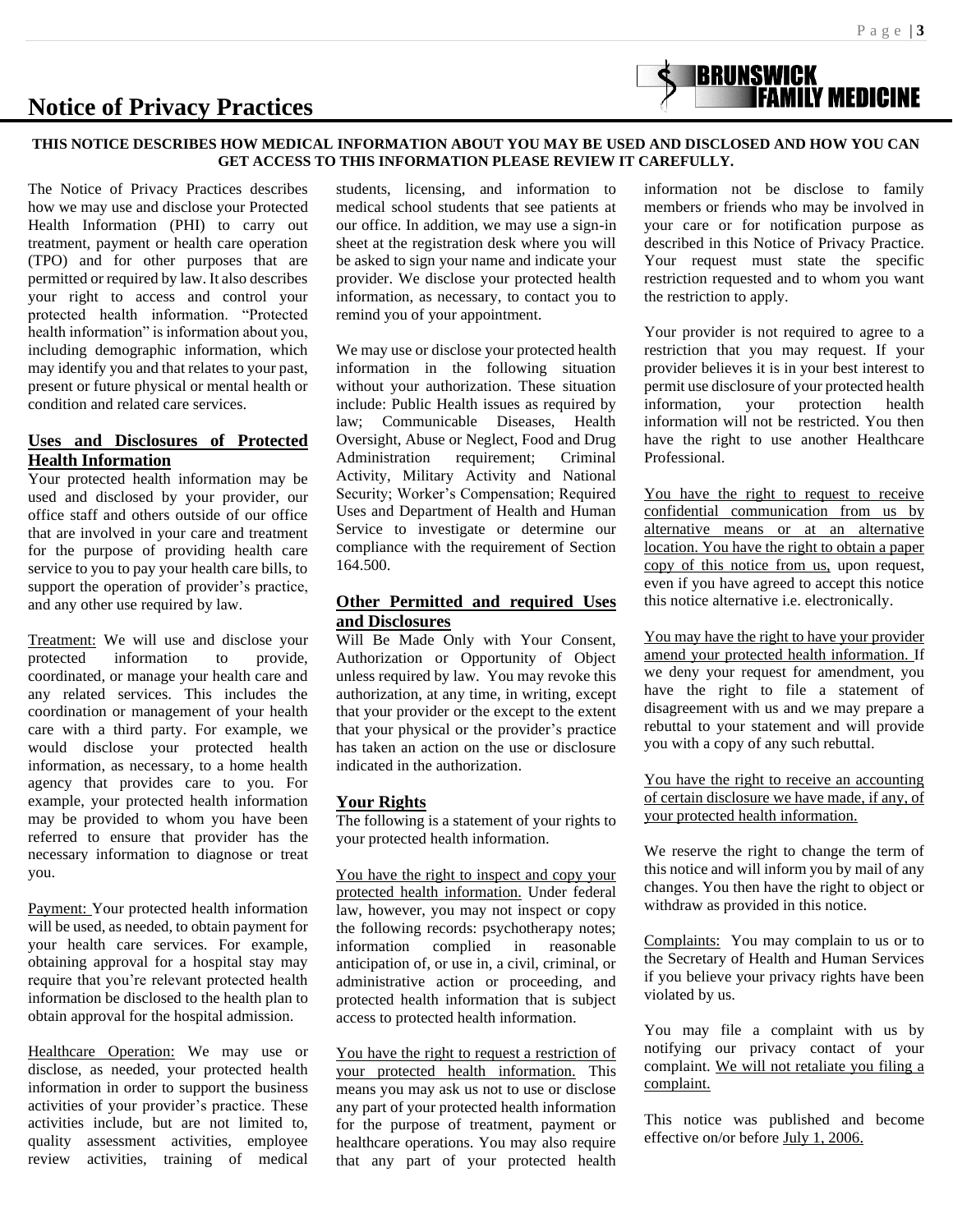## **Financial Policy**

We are committed to providing you with the best possible care and are pleased to discuss our professional fees with you at any time. Your clear understanding of our Financial Policy is important to our professional relationship. Please ask if you have any questions about our fees, our financial policy or your financial responsibility.

#### **FULL PAYMENT OF PATIENT OBLIGATIONS IS DUE AT TIME OF SERVICE**

 *We accept: Cash, Check, and Credit Cards*

- Always bring your current health insurance card to the office.
- Please notify us at time of check-in of any changes in insurance, address, telephone number or family status.
- Please pay your copay, co-insurance, deductible or balance on account at the time of check-in.

**INSURANCE:** Your insurance policy is a contract between you and your insurance company. We are not a party to that contract. In the event that we do accept assignment of benefits please be aware that some, and perhaps all, of the services provided may be non-covered services under your plan and you will be 100% responsible for these charges. It is your responsibility to:

- Ensure our providers actively participate with your insurance carrier
- Know your benefit coverage, as well as your dependents, prior to received services
- Ensure that all pre-approval requirements are met to avoid denials or out-of-network benefits

We will not be held liable for ensuring the accuracy of your insurance information, including, but not limited to verifying current coverage and eligibility, obtaining authorizations, or confirming co-pay, coinsurance, and/or deductible information. Regarding insurance plans where we are a participating provider, all co-pays and deductibles are due at time of treatment. In the event that your insurance coverage relates to a plan where we are not a participating provider, you will be 100% responsible for all charges incurred.

To summarize, your financial responsibility pertains to:

- Denied and Non-covered services
- Services deemed not medical necessary by your insurance company
- Co-payments, deductibles, co-insurance
- Pending claims due to lack of patient and/or guarantor information
- Non-Insurance and/or out-of-network benefits

**COPAY, COINSURANCE, DEDUCTIBLE:** We are required by our insurance contracts to collect all co-pays and other patient responsible amounts, at the time of service. If there is a balance on your account, you will receive a statement and the balance is due prior to your next visit. If you have not met your deductible, we will collect a deposit of \$85. If additional balances are accrued you will receive a statement and the balance is due prior to your next visit.

**SELF-PAY PATIENTS:** Self-Pay patients are required to make a deposit of \$85 at the time of service. If additional charges are accrued you will receive a statement and the balance is due prior to your next visit.

**RETURNED CHECKS:** There is a fee (currently \$35) for any checks returned by the bank. We have the right to change this fee without notification.

- You will be expected to pay in full if:
	- o You do not have insurance;
	- o We do not participate with your plan; or
	- o You are unable to present a current member identification card from your insurance carrier.

**IBRUNSWICK** 

**MISSED APPOINTMENT/"NO SHOW":** Unless you contact our office at least 3 hours prior to your scheduled appointment time, you are considered a "no show" for that appointment. When we reserve appointment time for patients who do not come, we deprive other patients in need of care. After your 3rd no show visit you may be dismissed from our practice and asked to find a new provider within 30 days. Extenuating circumstances will be considered.

**FORM COMPLETION (DMV, TRIP INSURANCE, etc.):** An appointment may be required any time you need a form completed by the provider in order to ensure proper information is given. A fee *may* be assessed for all forms requiring the provider to complete and/or sign. The first 5 pages will be completed for \$10 and each additional page will be \$5. At the time the patient presents paperwork to be completed, the form completion fee will be calculated and is to be paid at that time. Forms will not be completed unless fees have been paid. The form fees are in addition to any copay/coinsurance/deductible amount due when appointments are necessary.

**LAB/X-RAY/DIAGNOSTIC SERVICES:** We are not responsible for any billing or billing issues associated with any lab tests, x-rays, or diagnostic services. These services are provided by an outside provider. Please contact them directly with any questions or concerns regarding your bill.

**PAYMENTS:** Unless other arrangements are approved by us, the balance on your account is due and payable when the statement is issued and is past due if not paid upon receipt. All balances must be paid or arrangements must be made prior to your next visit.

**INSURANCE RELEASE:** You understand that your health plan may not cover services rendered. You are responsible for all charges not covered.

**DIVORCE:** In the case of divorce or separation, the parent authorizing treatment for child/children will be the parent responsible for those subsequent charges. If the divorce decree requires the other parent to pay all or part of the treatment cost, it is the authorizing parent's responsibility to collect from the other parent.

**COPIES AND TRANSFER OF RECORDS:** All past due balances will be collected prior to medical records being copied or transferred. We will transfer records to a new primary care provider at no cost as a courtesy to the patient one time. All additional transfers will be done for a fee.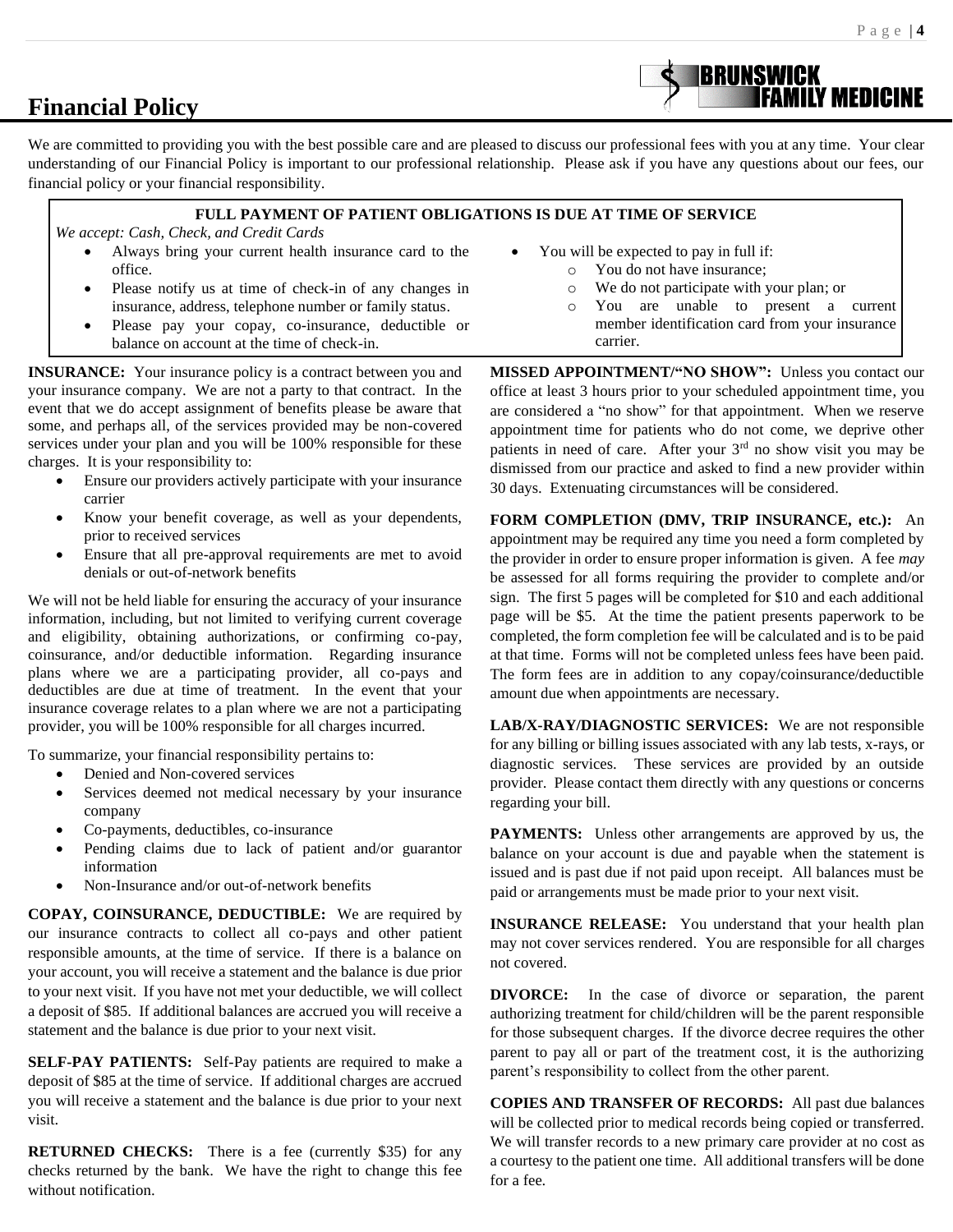## **Patient Information**

Date: \_\_\_\_\_\_\_\_\_\_\_\_\_\_\_\_\_\_\_\_\_\_\_

**BRUNSWICK** 

|                                                        |                                                      |                                                                                   |                                               | <b>Provider Choice:</b> $\Box$ Slade A. Suchecki, DO – MDVIP provider $\Box$ Sherrie G. Cass, FNP-C – Traditional provider |                                                                |
|--------------------------------------------------------|------------------------------------------------------|-----------------------------------------------------------------------------------|-----------------------------------------------|----------------------------------------------------------------------------------------------------------------------------|----------------------------------------------------------------|
| <b>Patient Name:</b><br>S                              | □Mr.<br>$\square$ Ms<br>$\Box$ Mrs.<br>$\square$ Mis | $\square$ Dr. First Name                                                          | Middle Initial                                | <u> 1989 - Jan James Barnett, fransk politiker (d. 1982)</u><br>Last Name                                                  |                                                                |
|                                                        |                                                      |                                                                                   | City                                          | State                                                                                                                      | Zip Code                                                       |
|                                                        |                                                      |                                                                                   |                                               |                                                                                                                            |                                                                |
| **Please check the box next to your contact preference |                                                      |                                                                                   |                                               |                                                                                                                            | May we text reminders to your cell phone? $\Box$ Yes $\Box$ No |
|                                                        |                                                      |                                                                                   |                                               |                                                                                                                            |                                                                |
|                                                        |                                                      |                                                                                   |                                               |                                                                                                                            | Gender: □ Male<br>$\Box$ Female                                |
| <b>Marital Status:</b>                                 |                                                      | $\Box$ Single $\Box$ Married $\Box$ Separated $\Box$ Divorced                     |                                               | $\Box$ Widowed                                                                                                             |                                                                |
| $\Box$ White<br>Race:                                  |                                                      | <b>Ethnicity:</b> $\Box$ Hispanic/Latino $\Box$ Not Hispanic/Latino $\Box$ Other: |                                               | □ Black/African American □ Asian □ American Indian □ Other: ___________<br>□ Declined                                      | □ Declined                                                     |
|                                                        |                                                      |                                                                                   |                                               |                                                                                                                            |                                                                |
|                                                        |                                                      |                                                                                   |                                               |                                                                                                                            |                                                                |
| <b>Billing Information</b>                             |                                                      |                                                                                   | <u> 1989 - Andrea Andrew Maria (h. 1989).</u> |                                                                                                                            |                                                                |
|                                                        |                                                      |                                                                                   |                                               |                                                                                                                            |                                                                |
|                                                        |                                                      |                                                                                   |                                               |                                                                                                                            |                                                                |
|                                                        |                                                      |                                                                                   | City                                          | State                                                                                                                      | Zip Code                                                       |
|                                                        |                                                      |                                                                                   |                                               |                                                                                                                            |                                                                |
|                                                        |                                                      |                                                                                   |                                               |                                                                                                                            |                                                                |
|                                                        |                                                      |                                                                                   |                                               |                                                                                                                            | Policy Holders Date of Birth:                                  |
|                                                        |                                                      |                                                                                   |                                               |                                                                                                                            |                                                                |
|                                                        |                                                      |                                                                                   |                                               |                                                                                                                            |                                                                |

## **Authorization**

By signing below I understand and agree to the below statements:

- 1. I understand that I am financially responsible to Brunswick Family Medicine for all charges regardless of insurance coverage. If insured, I agree to provide updated insurance information. I will pay any and all copayments, co-insurance, deductible, and/or charges not covered, approved or considered necessary by my insurance company upon notification. If un-insured, I agree to pay all charges at the time of service or upon notification by Brunswick Family Medicine. I hereby agree to pay all costs and reasonable attorney's fees in the event my account is turned over to an attorney for collection.
- 2. I hereby authorize payment directly to Brunswick Family Medicine or its affiliates of the surgical and/or medical benefit, if any, otherwise payable to me for services rendered.
- 3. I authorize Brunswick Family Medicine or its affiliates to release any information acquired in the course of my examinations and/or treatment to my insurance carriers, third party payers, or others involved in processing and collection of any claims submitted on my behalf.
- 4. I have received a copy of the HIPAA, Privacy Notice, and Financial Policy from Brunswick Family Medicine.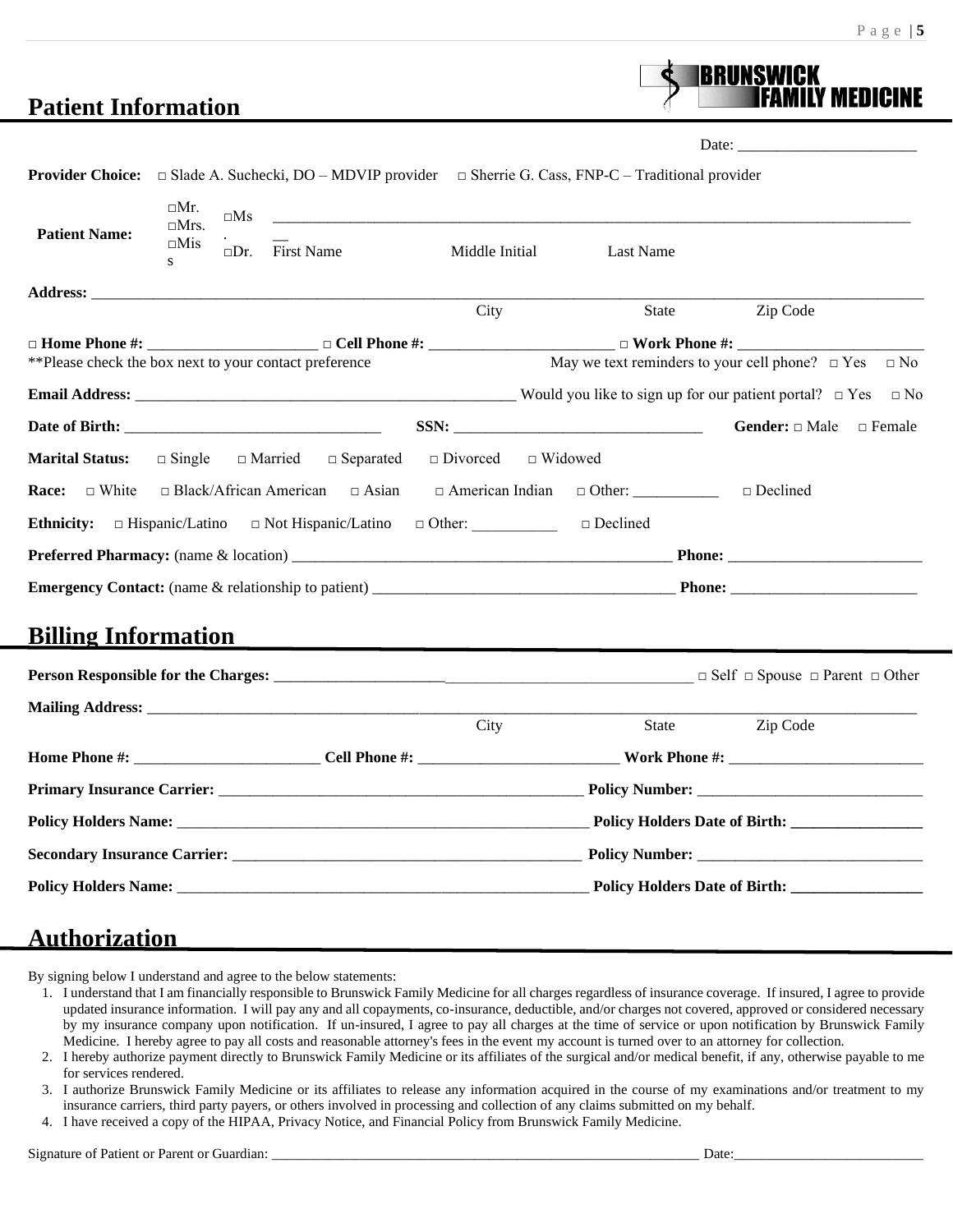**BRUNSWICK<br>FAMILY MEDICINE** 

# **HIPAA Consent**

In regards to HIPAA our office is not allowed to release any of your medical information to others unless we have your written consent.

|  | Name: Relation to Patient: Phone Number: |  |
|--|------------------------------------------|--|
|  |                                          |  |
|  |                                          |  |
|  | Name: Relation to Patient: Phone Number: |  |

|                                                 | confirm appointments, etc.) | Are we allowed to leave messages on your answering machine or voicemail? (ex. Lab results, xray results, |
|-------------------------------------------------|-----------------------------|----------------------------------------------------------------------------------------------------------|
|                                                 | (Please circle one)         |                                                                                                          |
|                                                 | <b>YES</b>                  | N <sub>O</sub>                                                                                           |
| Preferred Number for Appointment Confirmations: |                             |                                                                                                          |
|                                                 |                             | From time to time we may need to mail something to you. Is this okay?                                    |
|                                                 |                             |                                                                                                          |
|                                                 | (Please circle one)         |                                                                                                          |
|                                                 | <b>YES</b>                  | NO                                                                                                       |

Signature of Patient or Parent or Guardian: \_\_\_\_\_\_\_\_\_\_\_\_\_\_\_\_\_\_\_\_\_\_\_\_\_\_\_\_\_\_\_\_\_\_\_\_\_\_\_\_\_\_\_\_\_\_\_\_\_ Date:\_\_\_\_\_\_\_\_\_\_\_\_\_\_\_\_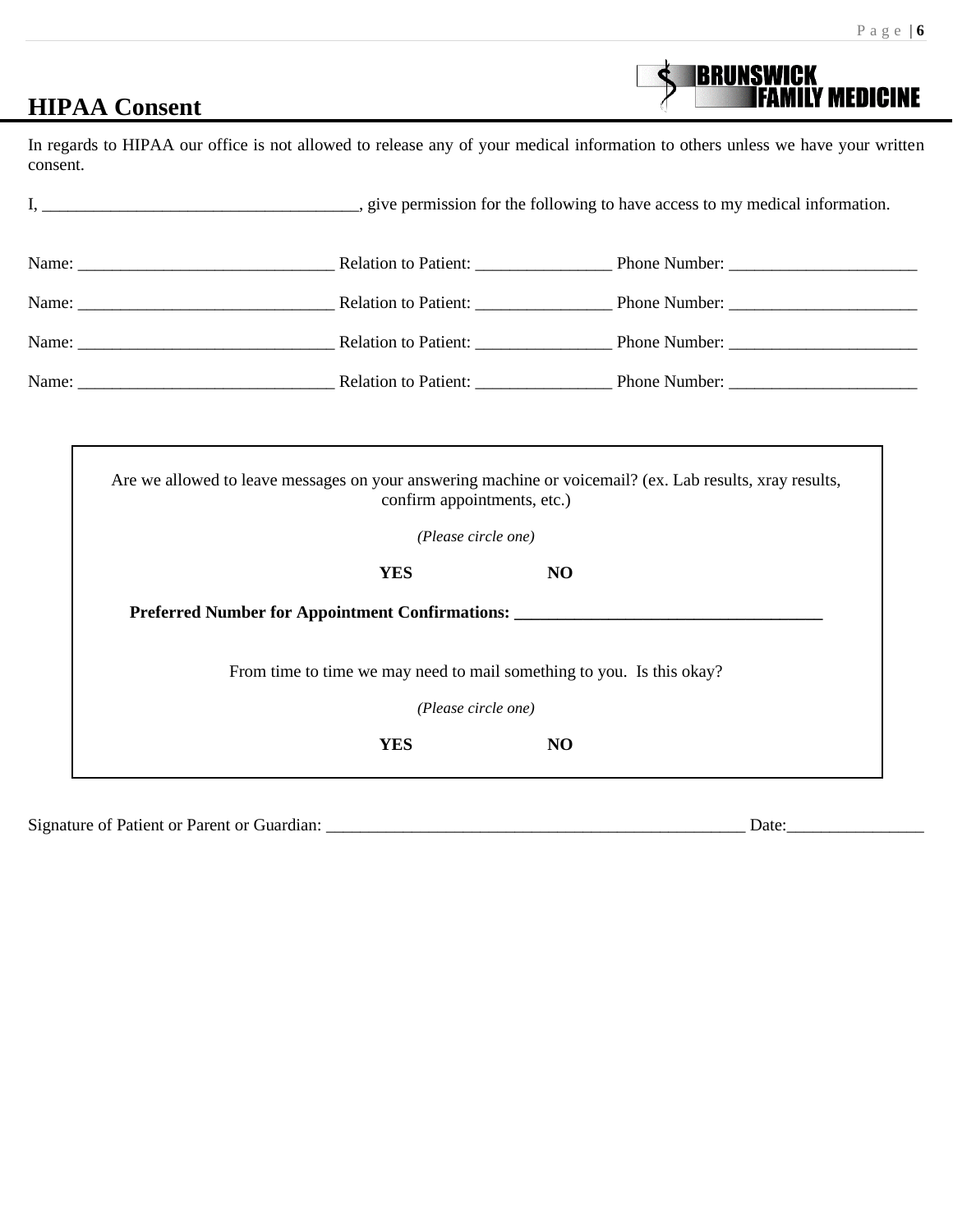# **No Show Policy**

**Patient Name: Date of Birth: Date of Birth: Date of Birth:** *Date of Birth:*

**BRUNSWICK** 

Brunswick Family Medicine, PA has a formal policy regarding "no shows". A "no show" is defined as a scheduled appointment that the patient does not keep and does not call to cancel.

#### **POLICY:**

We understand that there are extenuating circumstances beyond your control that may lead to missed appointments, but we request that you call us as much in advance as possible to cancel (*at least* 3 or more hours prior to appointment time).

When we reserve appointment time for patients who do not come, we deprive other patients in need of care. After your 3<sup>rd</sup> no show visit you may be dismissed from our practice and asked to find a new provider within 30 days.

By signing below I acknowledge that I fully understand the above policy. I am aware that possible termination from Brunswick Family Medicine, PA may occur if I miss 3 scheduled appointments without giving proper notice.

| Signature of Patient or Parent or Guardian: | Jate |
|---------------------------------------------|------|
|                                             |      |
|                                             |      |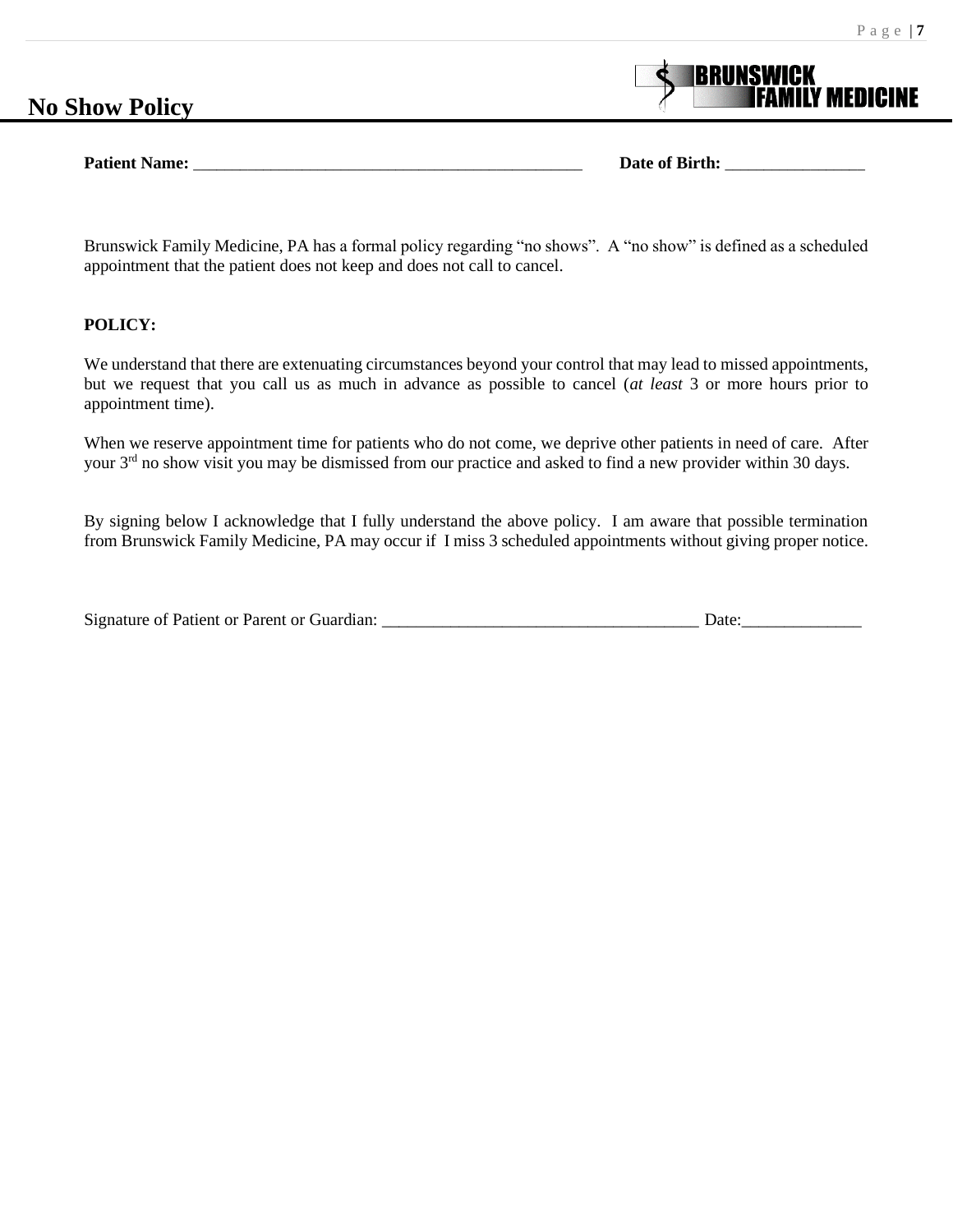# **PCMH Patient/Provider Contract**

#### **Patient Name:**  $\blacksquare$  **Date of Birth:**  $\blacksquare$

Good communication between patients, providers and provider support staff is the key to better health & outcomes. Our providers and staff are committed to providing you the highest quality medical care. This can best be accomplished by a clear understanding about our responsibilities to you, and your rights and responsibilities as a patient in our practice.

#### **Our Responsibilities to You:**

- **Provide timely access** to appointments with your clinican of choice when the office is open and information about Urgent Care Facilities when the office is closed.
- **Example 1** Extern to your questions and concerns and give responses in a way you can understand.
- **Make management and treatment plans** for your condition easy for you to understand.
- **Make sure you have a good understanding** of all medications prescribed.
- **Refer you to specialists** and assist you in getting appointments.
- **Give you disease-specific educational materials** to assist in self-management.

#### **Your Responsibilities to Us:**

- **Ask questions** about your conditions and take an active role in your care.
- **Give detailed history** of your entire family.
- **Review your health history & medications** each time you come in for a visit and provide updated information of any changes have occurred.
- **Take all medications as prescribed** as directed by your provider, and provide information about OTC and Herbal Medications that you are taking.
- **Keep all scheduled appointments** with your provider and other specialist(s).
- **Discuss and be involved** in your treatment plan with your provider, follow orders as given.
- **Call your provider** *first* with medical problems, unless it is a medical emergency.
- **Avoid using the Emergency Room** in non-emergency situations. Instead use Urgent Care Facilities, lists are available upon request.
- **Bring all discharge papers** from Emergency Room and Urgent Care visits.
- **Inform your provider** of all self-referred visits, or special test(s). Bring documents when available.
- **Provide updated information** such as phone numbers, addresses & insurance information as quickly as possible when there is a change.

**PLEASE NOTE:** Same day appointments are available as needed. When the office is closed, we have an answering service that will contact the provider on call to address medical issues, which cannot wait until regular office hours. It is important that you keep all scheduled appointments and notify us at lease 3 hours or more in advance if you need to cancel or reschedule appointments.

### **Urgent or Emergent Care: Please attempt to call the provider on call before going to an after-hours urgent care facility or to an emergency room unless you believe you have a serious problem requiring immediate medical attention.**

By signing below, you indicate that you have read this document, that it is your wish to join our medical home and to do your best to abide by the statements listed above. This is not a legally binding contract, but is intended to provide a framework upon which we can build a relationship that will allow you to maximize your health state in a comfortable and welcoming environment.

| Signature of Patient or Parent or Guardian: | Date: |
|---------------------------------------------|-------|
|                                             |       |
| Signature of Provider:                      | Date  |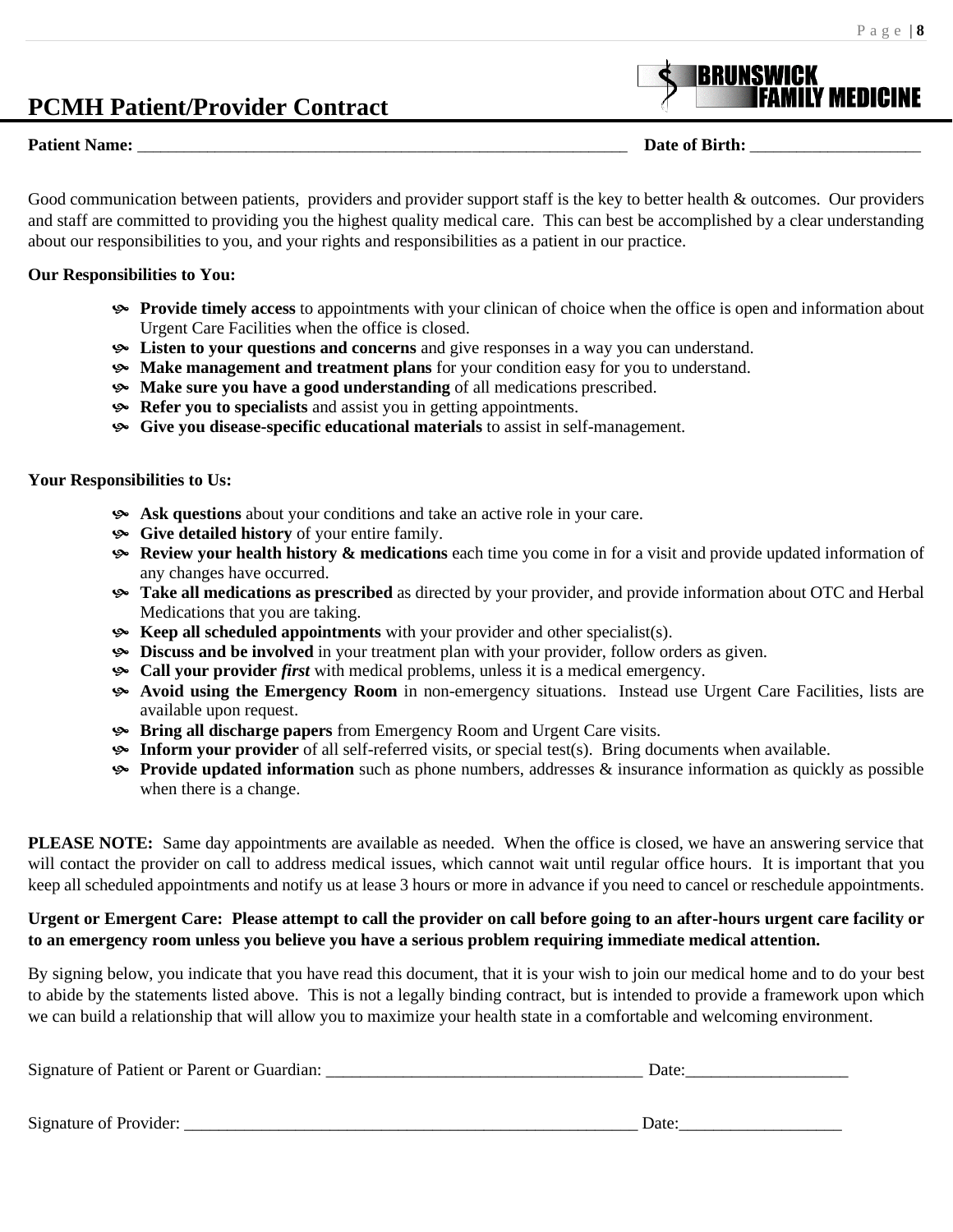# **Medication Formulary Benefit Consent**

**Patient Name: Date of Birth: Date of Birth: Date of Birth: Date of Birth:**  $\overline{a}$ 

**BRUNSWICK** 

Formulary Benefit data is maintained for health insurance providers by organizations known as Pharmacy Benefit Managers (PBM). PBM's are third-party administrators of prescription drug programs whose primary responsibilities are processing and paying prescription drug claims. They also develop and maintain formularies, which are lists of dispensable drugs covered by a particular drug benefit plan.

Having access to your data as maintained by the PBM's to know what medications have been prescribed to you in the past, and to know what drugs are covered by your insurance plan is very helpful and beneficial to us as your primary care provider.

By signing below, you give your permission for Brunswick Family Medicine to access your pharmacy benefits data electronically. This consent will enable us to:

- 1. Determine the pharmacy benefits and drug copays for a patient's health plan.
- 2. Check whether a prescribed medication is covered (in formulary) under a patient's plan.
- 3. Display therapeutic alternatives with preference rank (if available) within a drug class for non-formulary medications.
- 4. Determine if a patient's health plan allows electronic prescribing to mail order pharmacies, and if so, e-prescribe to these pharmacies.
- 5. Download a histories list of all medications prescribed for a patient by another provider.

In summary, we ask your permission to obtain formulary information and information about other prescriptions by other providers using this electronic system.

| Signature of Patient or Parent or Guardian: |  | Jate |
|---------------------------------------------|--|------|
|---------------------------------------------|--|------|

# **Patient Record Sharing Consent**

With Patient Record Sharing, we can securely exchange your medical records with other participating providers regardless of where you receive care. Your records will only be exchanged with healthcare organizations where you've been treated.

Patient Record Sharing will benefit you in the following ways:

- 1. Providers at Brunswick Family Medicine (and other offices you visit that are using Patient Record Sharing) can receive a more comprehensive view of your care and see what tests other providers have performed, so you won't receive duplicative care.
- 2. Time is valuable. Spend less of it waiting for your medical records to be sent to providers or offices.
- 3. In case of an emergency (although we hope there never is), the healthcare organization where you go for emergency care may have access to relevant health information, helping them promptly provide appropriate care.
- □ I choose to have my records shared through Patient Record Sharing at this time and give my permission to Brunswick Family Medicine to share my records from their office with other connected providers that I see.

Signature of Patient or Parent or Guardian: \_\_\_\_\_\_\_\_\_\_\_\_\_\_\_\_\_\_\_\_\_\_\_\_\_\_\_\_\_\_\_\_\_\_\_\_\_\_\_\_\_\_\_ Date:\_\_\_\_\_\_\_\_\_\_\_\_\_\_\_\_\_\_\_\_\_ □ I choose to opt out of Patient Record Sharing at this time.

Signature of Patient or Parent or Guardian: \_\_\_\_\_\_\_\_\_\_\_\_\_\_\_\_\_\_\_\_\_\_\_\_\_\_\_\_\_\_\_\_\_\_\_\_\_\_\_\_\_\_\_ Date:\_\_\_\_\_\_\_\_\_\_\_\_\_\_\_\_\_\_\_\_\_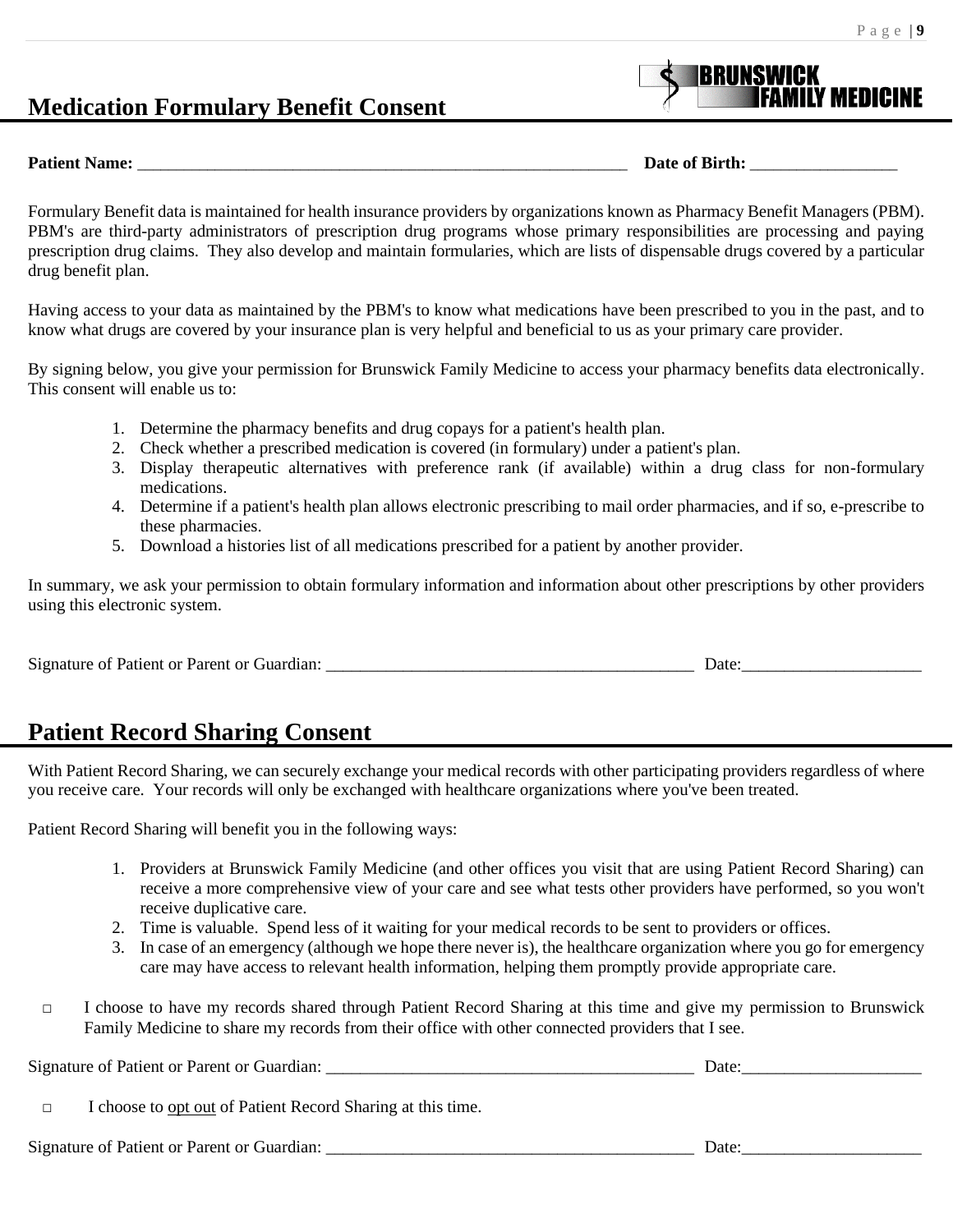|  |  | 10<br>J |
|--|--|---------|
|  |  |         |

|                             | <b>Health History Questionnaire</b>                                  |            |                             |                                    | IBRUNSWICK                                                                        | ly medicine |
|-----------------------------|----------------------------------------------------------------------|------------|-----------------------------|------------------------------------|-----------------------------------------------------------------------------------|-------------|
|                             |                                                                      |            |                             |                                    |                                                                                   |             |
| <b>SOCIAL HISTORY</b>       |                                                                      |            |                             |                                    |                                                                                   |             |
|                             | <b>Marital Status:</b> $\Box$ Single $\Box$ Married $\Box$ Separated |            |                             | $\Box$ Divorced $\Box$ Widowed     |                                                                                   |             |
|                             | <b>Alcohol Use:</b> $\Box$ Current Use $\Box$ Never                  |            |                             |                                    | Usage Information: How much? __________ Type? ___________________________________ |             |
|                             | <b>Tobacco Use:</b> $\Box$ Current Use $\Box$ Never                  |            |                             |                                    |                                                                                   |             |
|                             | <b>Drug Use:</b> $\Box$ Current Use $\Box$ Never                     |            | $\Box$ Quit (when? $\Box$ ) |                                    | Usage Information: How much? __________ Type? ___________________________________ |             |
|                             | <b>GENERAL INFORMATION ABOUT YOU</b>                                 |            |                             |                                    |                                                                                   |             |
|                             | <b>Employment:</b> □ Full-Time □ Part-Time □ Self □ Stay-At-Home     |            |                             |                                    | $\Box$ Retired                                                                    |             |
|                             |                                                                      |            |                             |                                    |                                                                                   |             |
|                             |                                                                      |            |                             |                                    |                                                                                   |             |
|                             |                                                                      |            |                             |                                    |                                                                                   |             |
| Do you have a Living Will?: |                                                                      | $\Box$ Yes | $\Box$ No                   | (if yes, please provide us a copy) |                                                                                   |             |

## **CURRENT MEDICATIONS** *(name of medication, dosage (mg's), and directions on how to take) - use back for additional* Please included all prescriptions, over-the-counter medications, vitamins, and supplements

| <b>NAME OF MEDICATION</b> | <b>DOSAGE OF MEDICATION</b> | NAME OF MEDICATION   DOSAGE OF MEDICATION |
|---------------------------|-----------------------------|-------------------------------------------|
|                           |                             |                                           |
|                           |                             |                                           |
|                           |                             |                                           |
|                           |                             |                                           |
|                           |                             |                                           |

## **ALLERGIES**

Please name and give type of reaction

# **LIST OF OTHER PROVIDERS**

Please included all names, specialty, and phone number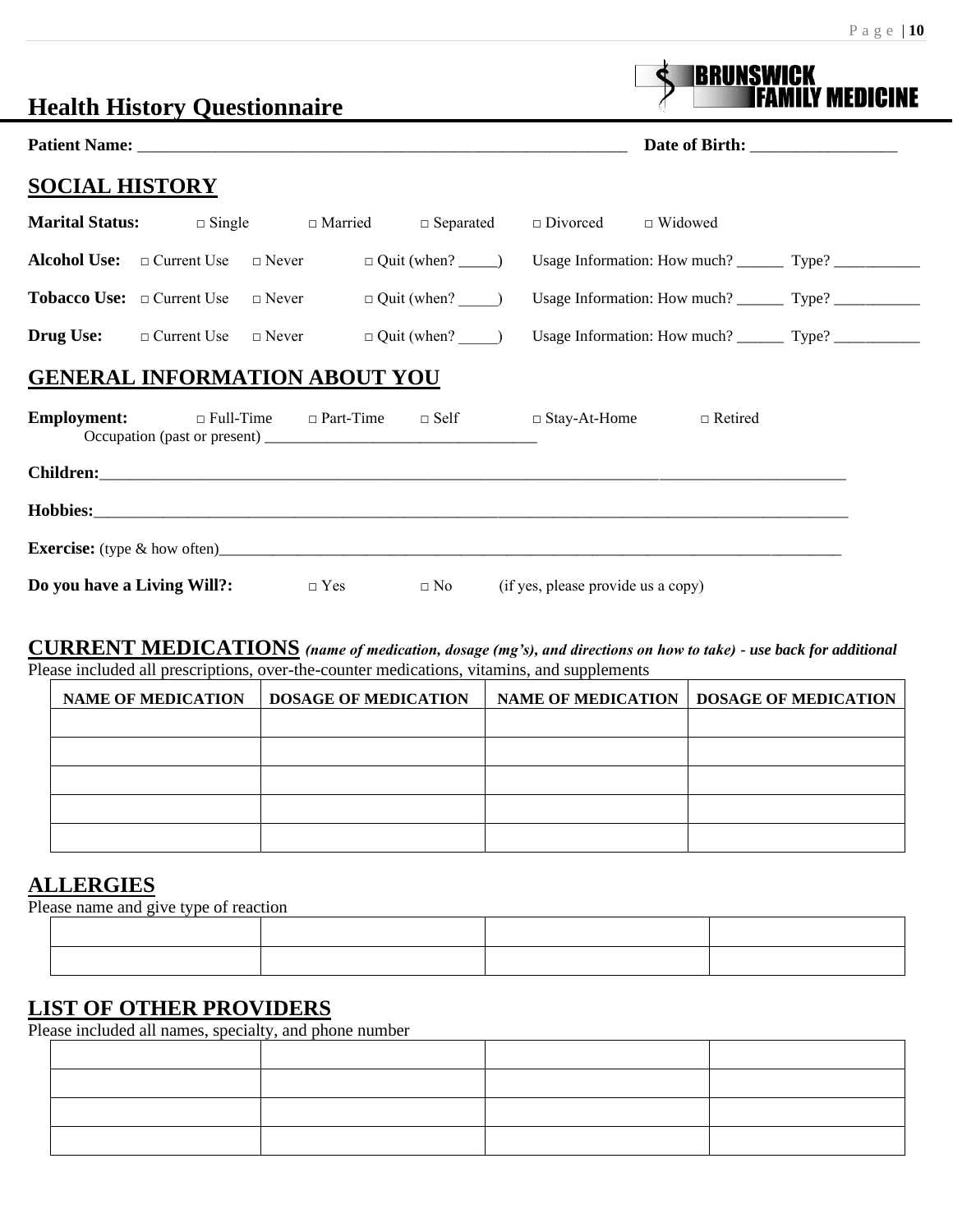# **Health History Questionnaire**



## **YOUR MEDICAL HISTORY**

Which of the following conditions are you **currently** being treated or *have been* treated for in the past?

| <b>Allergy/Dermatology</b>  | High Cholesterol                 | Pancreatitis                                                                                  | <b>Neurological</b>       |
|-----------------------------|----------------------------------|-----------------------------------------------------------------------------------------------|---------------------------|
| Seasonal Allergies          | - High Blood Pressure            | $\frac{1}{2}$ Stomach Ulcer(s)                                                                | Alzheimer's               |
| Food Allergies              | Heart Attack                     | Ulcerative Colitis                                                                            | $\frac{1}{2}$ ADD         |
| - Household Allergies       | Blood Clots                      | GI Bleed                                                                                      | $\_\_\$                   |
| ___ Environmental Allergies | Heart Murmur                     | Diverticulosis                                                                                | Autism                    |
| Chicken Pox                 | Phlebitis                        | Hematologic                                                                                   | Cerebral Palsy            |
| Shingles                    | Vascular Disease                 | Anemia                                                                                        | ____ Stoke                |
| Eczema                      | Valvular Disease                 | __ Iron Deficiency                                                                            | Dementia                  |
| _Frequent Ear Infections    | <b>Endocrine</b>                 | Sickle Cell Anemia                                                                            | Disc Disease              |
| <b>Frequent Sinusitis</b>   | Cushing's Disease                | Vitamin B12 Deficiency                                                                        | ___ Down Syndrome         |
| Psoriasis                   | $\frac{1}{2}$ Diabetes – Type I  | <b>Pulmonary</b>                                                                              | ____ Headache - migraine  |
| Cancer                      | $\frac{1}{2}$ Diabetes – Type II | Asthma                                                                                        | $Headache - tension$      |
| Bone                        | <b>Gestational Diabetes</b>      | <b>Chronic Bronchitis</b>                                                                     | Huntington's Disease      |
| Breast (side?)              | $\_\_\$ Hyperthyroidism          | ___ COPD/Emphysema                                                                            | Meningitis                |
| <b>Brain Tumor</b>          | ___ Hypothyroidism               | Croup                                                                                         | <b>Mental Retardation</b> |
| Cervical                    | <b>Renal/Gynecological</b>       | Pneumonia                                                                                     | ___ Multiple Sclerosis    |
| Colon                       | Renal Failure (acute or chronic) | ___ Pulmonary Embolism                                                                        | ____ Muscular Dystrophy   |
| Endometrial                 | Endometriosis                    | __ Sleep Apnea                                                                                | Parkinson's Disease       |
| - Hepatic Carcinoma         | _____ Urinary Incontinence       | ____ Sarcoidosis                                                                              | $\frac{1}{2}$ Neuropathy  |
| Leukemia                    | <b>Abnormal PAP</b>              | Tuberculosis                                                                                  | Seizure Disorder          |
| Lung                        | ____ Polycystic Kidney Disease   | <b>Cystic Fibrosis</b>                                                                        | TIA                       |
| Lymphoma                    | ____ Polycystic Ovarian Disease  | <b>Musculoskeletal</b>                                                                        | Other                     |
| Ovarian                     | ___ Kidney Stones                | ___ Chronic Pain (where? _                                                                    | Immunodeficiency          |
| Pancreatic                  | Recurrent UTI's                  | __ Fibromyalgia                                                                               | Glaucoma                  |
| Renal                       | ___ Erectile Dysfunction         | $\frac{1}{\sqrt{1-\frac{1}{2}}\sqrt{1-\frac{1}{2}}\sqrt{1-\frac{1}{2}}\sqrt{1-\frac{1}{2}}}}$ | Cataract<br>$\frac{1}{2}$ |
| Skin                        | Gastrointestinal                 | $\frac{1}{\sqrt{1-\frac{1}{2}}}$ Gout                                                         | Obesity                   |
| Thyroid                     | <b>Gallstone Disease</b>         | Rheumatoid Arthritis                                                                          | ____ Vitamin D Deficiency |
| Uterine                     | <b>Cirrhosis</b>                 | Osteoarthritis                                                                                |                           |
| Cardiovascular              | Colon Polyps                     | $\_\_$ Osteopenia                                                                             |                           |
| Arrhythmia                  | Crohn's Disease                  | $\_\_$ Osteoporosis                                                                           |                           |
| Carotid Artery Stenosis     | <b>GERD/Acid Reflux</b>          | __ Polymyalgia                                                                                |                           |
| Congestive Heart Failure    | Hepatitis                        | Sjogren's Diseases                                                                            |                           |
| Deep Vein Thrombosis        | Irritable Bowel Syndrome         | Lupus                                                                                         |                           |

# **YOUR SURGICAL HISTORY**

| details & dates             | details & dates                 |
|-----------------------------|---------------------------------|
| Cosmetic Procedure(s)       | Shoulder Surgery or Replacement |
| Appendectomy                | Hip Surgery or Replacement      |
| <b>Gall Bladder Removal</b> | Knee Surgery or Replacement     |
| <b>Colon Resection</b>      | C-Section                       |
| <b>Hysterectomy</b>         | <b>Cataract Removal</b>         |
| Lung Resection              | Hernia Repair                   |
| Tonsil/Adenoidectomy        | Pacemaker Implantation          |
| Thyroidectomy               | Valve Replacement               |
| Myringotomy (ear tubes)     | Other:                          |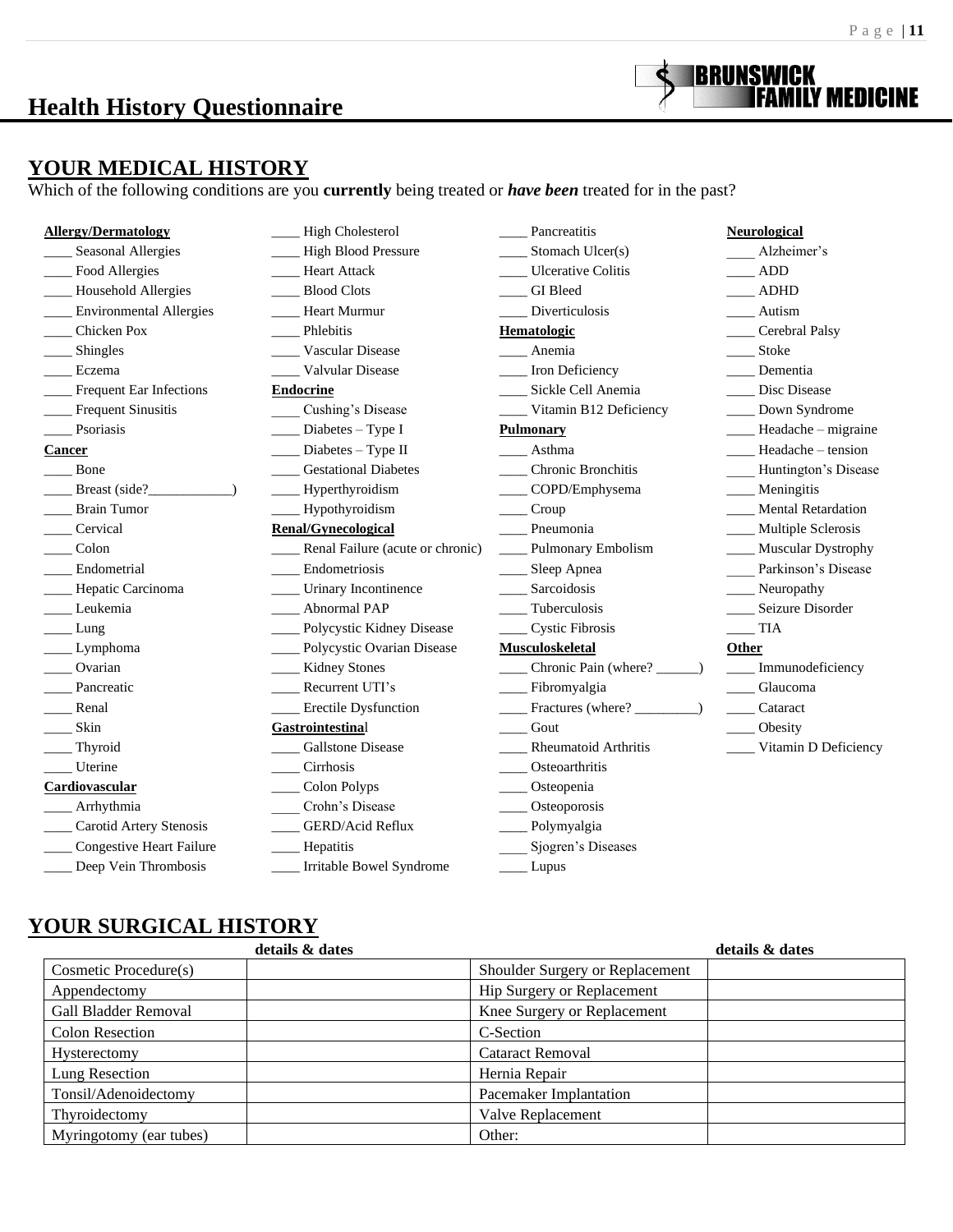# **Health History Questionnaire**

## **FAMILY HISTORY**

Please put a checkmark in all applicable boxes Were you adopted? Yes No

**BRUNSWICK** 

| Illness                                      | Father | Mother | Sibling<br>(Brother/<br>Sister) | Child | Maternal<br>Grandmother | Maternal<br>Grandfather | Paternal<br>Grandmother | Paternal<br>Grandfather | Other<br>(Aunts,<br>Uncles) |
|----------------------------------------------|--------|--------|---------------------------------|-------|-------------------------|-------------------------|-------------------------|-------------------------|-----------------------------|
| <b>Heart Disease</b>                         |        |        |                                 |       |                         |                         |                         |                         |                             |
| <b>High Cholesterol</b>                      |        |        |                                 |       |                         |                         |                         |                         |                             |
| <b>High Blood Pressure</b>                   |        |        |                                 |       |                         |                         |                         |                         |                             |
| Diabetes                                     |        |        |                                 |       |                         |                         |                         |                         |                             |
| <b>Heart Attack</b>                          |        |        |                                 |       |                         |                         |                         |                         |                             |
| Stroke                                       |        |        |                                 |       |                         |                         |                         |                         |                             |
| Kidney Disease                               |        |        |                                 |       |                         |                         |                         |                         |                             |
| <b>Liver Disease</b>                         |        |        |                                 |       |                         |                         |                         |                         |                             |
| <b>Bleeding/Clotting</b><br><b>Disorders</b> |        |        |                                 |       |                         |                         |                         |                         |                             |
| Asthma                                       |        |        |                                 |       |                         |                         |                         |                         |                             |
| Anemia                                       |        |        |                                 |       |                         |                         |                         |                         |                             |
| Colon/Bowel<br>Problems                      |        |        |                                 |       |                         |                         |                         |                         |                             |
| Cancer<br>(specify type)                     |        |        |                                 |       |                         |                         |                         |                         |                             |
| <b>Thyroid Disease</b>                       |        |        |                                 |       |                         |                         |                         |                         |                             |
| Depression/Anxiety                           |        |        |                                 |       |                         |                         |                         |                         |                             |
| Seizures/Epilepsy                            |        |        |                                 |       |                         |                         |                         |                         |                             |
| Other (specify)                              |        |        |                                 |       |                         |                         |                         |                         |                             |
| Deceased?                                    |        |        |                                 |       |                         |                         |                         |                         |                             |
| (include age $&$<br>cause)                   |        |        |                                 |       |                         |                         |                         |                         |                             |

## **SLEEP DISORDER SYMPTOMS ASSESSMENT**

|        | Do you snore on most nights (more than 3 times per week)          | $\Box$ Yes                             | $\Box$ No |  |
|--------|-------------------------------------------------------------------|----------------------------------------|-----------|--|
| 2.     | Do you, or have you been told, you stop breathing while sleeping? | $\Box$ Yes                             | $\Box$ No |  |
| 3.     | Do you wake suddenly during the night?                            | $\sqcap$ Yes                           | $\Box$ No |  |
| 4.     | Do you suddenly wake-up gasping for air?                          | $\sqcap$ Yes                           | $\Box$ No |  |
| 5.     | Do you wake up in the morning feeling tired?                      | $\Box$ Yes                             | $\Box$ No |  |
| 6.     | Do you wake up in the morning with a headache?                    | $\Box$ Yes                             | $\Box$ No |  |
|        | Please check any of the following that you have:                  |                                        |           |  |
| П      | <b>High Blood Pressure</b><br>□                                   | Frequent Urination at Night (nocturia) |           |  |
| $\Box$ | <b>Heart Disease</b><br>□                                         | Diabetes                               |           |  |
| $\Box$ | Stroke<br>□                                                       | Depression                             |           |  |
| □      | Insomnia<br>□                                                     | Overweight                             |           |  |
|        | Are you currently using a CPAP (for sleep apena)?                 | $\Box$ Yes                             | $\Box$ No |  |
|        | If yes, how long have you been using it?                          |                                        |           |  |
|        | When <i>b</i> Where wee your meet recent clean study newformed?   |                                        |           |  |

When & Where was your most recent sleep study performed? \_\_\_\_\_\_\_\_\_\_\_\_\_\_\_\_\_\_\_\_\_\_\_\_\_\_\_\_\_\_\_\_\_\_\_\_\_\_\_\_\_\_\_\_\_\_\_\_

Where do you receive your CPAP supplies from?

*PLEASE PROVIDE US A COPY OF YOUR MOST RECENT SLEEP STUDY - we are unable to sign for supplies, etc. without a copy on file!*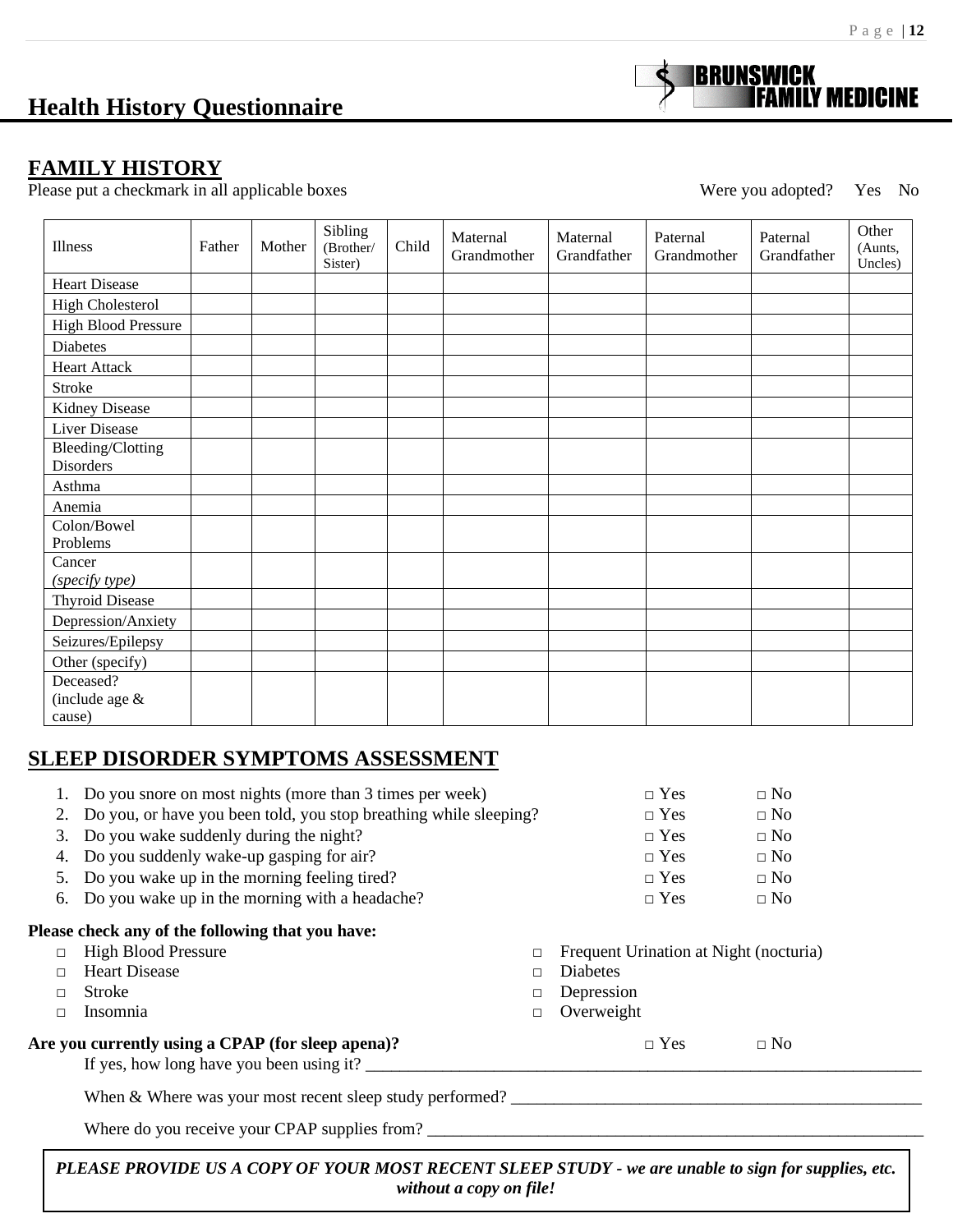# **Preventative Services Checklist**



**Patient Name:** \_\_\_\_\_\_\_\_\_\_\_\_\_\_\_\_\_\_\_\_\_\_\_\_\_\_\_\_\_\_\_\_\_\_\_\_\_\_\_\_\_\_\_\_\_\_\_\_\_\_\_\_\_\_\_\_\_\_\_\_\_\_\_ **Date of Birth:** \_\_\_\_\_\_\_\_\_\_\_\_\_\_\_\_\_\_\_

## **PLEASE INCLUDE A DATE (as specific as possible) FOR ALL YES ANSWERS**

| <b>MISCELLANEOUS</b>               |                      |                     |                           |
|------------------------------------|----------------------|---------------------|---------------------------|
| Living Will                        | $\Box$ Yes           | $\Box$ No           |                           |
| Annual Exam                        | $\Box$ Yes           | $\Box$ No           |                           |
| <b>Medicare Wellness</b>           | $\Box$ Yes           | $\Box$ No           |                           |
| <b>EYES/SKIN/TEETH</b>             |                      |                     |                           |
| Eye Exam                           | $\Box$ Yes           | $\Box$ No           |                           |
| Dermatology Exam                   | $\hfill \square$ Yes | $\hfill \Box$<br>No | Provider:                 |
| Dental Cleaning                    | $\Box$ Yes           | $\Box$ No           |                           |
| <b>GASTRO</b>                      |                      |                     |                           |
| Colonoscopy                        | $\Box$ Yes           | $\Box$ No           |                           |
| Cologuard                          | $\Box$ Yes           | $\Box$ No           |                           |
| <b>Stool Cards</b>                 | $\Box$ Yes           | $\Box$ No           |                           |
| Endoscopy                          | $\Box$ Yes           | $\Box$ No           |                           |
| <b>DIAGNOSTIC TESTING</b>          |                      |                     |                           |
| Mammogram                          | $\hfill \square$ Yes | $\Box$ No           |                           |
| CXR or CT Chest                    | $\Box$ Yes           | $\Box$ No           |                           |
| <b>Bone Density</b>                | $\Box$ Yes           | $\Box$ No           |                           |
| <b>CARDIAC</b>                     |                      |                     |                           |
| <b>EKG</b>                         | $\Box$ Yes           | $\Box$ No           |                           |
| <b>Abdominal Aortic Ultrasound</b> | $\Box$ Yes           | $\Box$ No           |                           |
| <b>Nuclear Stress Test</b>         | $\Box$ Yes           | $\Box$ No           |                           |
| Carotid Artery Doppler             | $\Box$ Yes           | $\Box$ No           |                           |
| Calcium Scoring                    | $\Box$ Yes           | $\Box$ No           |                           |
| <b>Stress Echo</b>                 | $\Box$ Yes           | $\Box$ No           |                           |
| Echocardiogram                     | $\Box$ Yes           | $\Box$ No           |                           |
| <b>Exercise Stress Test</b>        | $\Box$ Yes           | $\Box$ No           |                           |
| <b>MALES ONLY</b>                  |                      |                     |                           |
| <b>PSA</b>                         | $\Box$ Yes           | $\Box$ No           |                           |
| <b>FEMALES ONLY</b>                |                      |                     |                           |
| Pap Smear                          | $\Box$ Yes           | $\Box$ No           |                           |
| <b>OTHER</b>                       |                      |                     |                           |
| Urologic Exam                      | $\Box$ Yes           | $\Box$ No           | Date: Provider: Provider: |
| <b>HIV Testing</b>                 | $\Box$ Yes           | $\Box$ No           |                           |
| Sleep Study                        | $\Box$ Yes           | $\Box$ No           |                           |
| <b>VACCINES</b>                    |                      |                     |                           |
| Shingles - Zostavax                | $\Box$ Yes           | $\Box$ No           |                           |
| Shingles - Shingrix #1 of 2        | $\Box$ Yes           | $\Box$ No           |                           |
| Shingles - Shingrix #2 of 2        | $\Box$ Yes           | $\Box$ No           |                           |
| Flu                                | $\Box$ Yes           | $\Box$ No           |                           |
| Pneumococcal 13                    | $\Box$ Yes           | $\Box$ No           |                           |
| Pneumococcal 23                    | $\Box$ Yes           | $\Box$ No           |                           |
| Tetanus                            | $\Box$ Yes           | $\hfill \Box$<br>No |                           |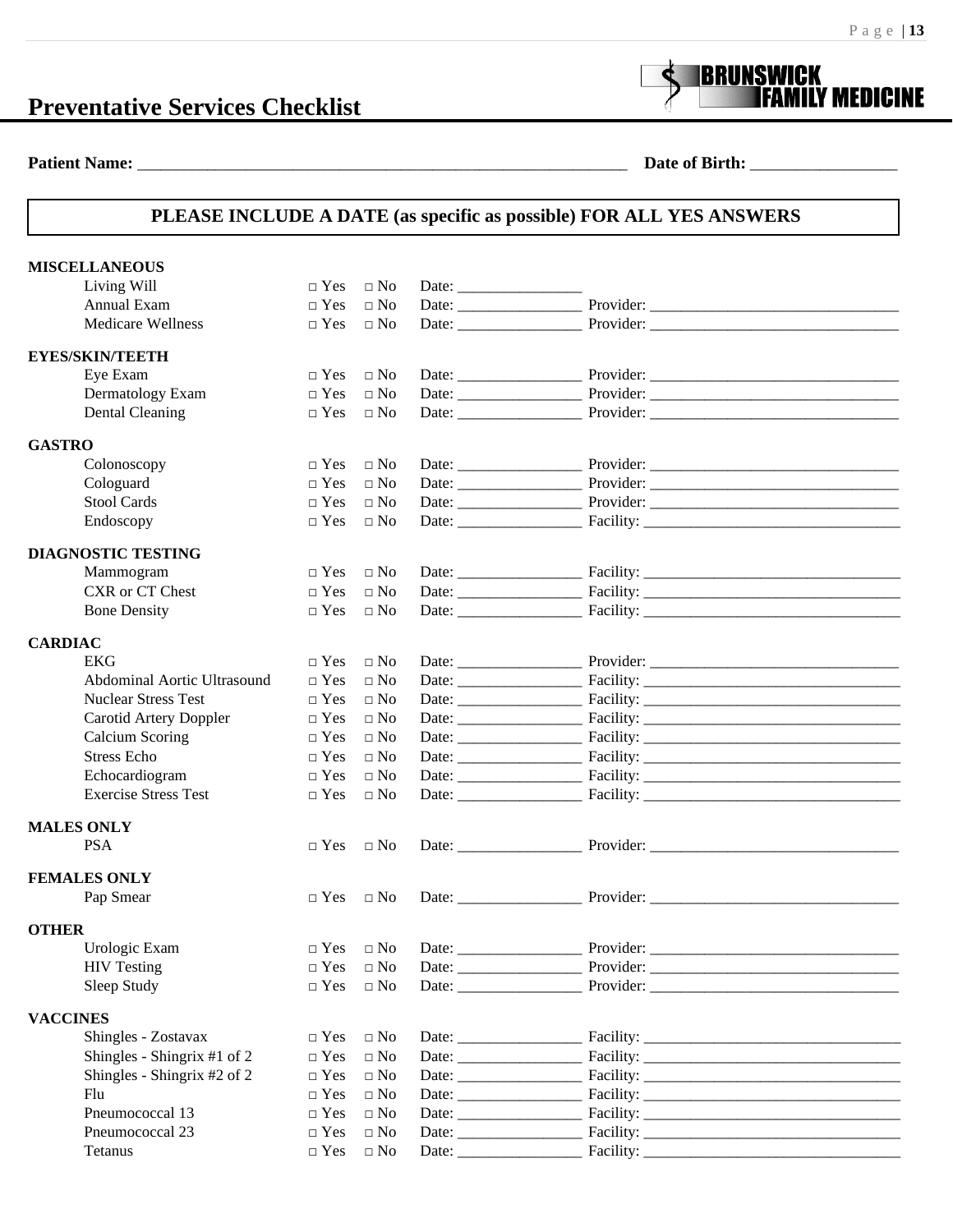## **Narcotic/Controlled Medication Notice**



**Patient Name:**  $\qquad \qquad$  Date of Birth:  $\qquad \qquad$  Date of Birth:  $\qquad \qquad$ 

I, \_\_\_\_\_\_\_\_\_\_\_\_\_\_\_\_\_\_\_\_\_\_\_\_\_\_\_\_\_\_\_\_\_\_\_\_, do understand that Brunswick Family Medicine providers will not automatically prescribe narcotic/controlled substance-based medication to any patient. It is up to each provider to exercise professional judgment regarding whether to prescribe narcotic/controlled substance-based medication to patients in accordance with Brunswick Family Medicine policies and procedures and all applicable laws (see North Carolina Controlled Substances Act, NCGS §90).

Should it be determined that I require such a prescription, I shall be required to execute a "Controlled Medication Treatment Agreement", the terms of which will be explained to me. If applicable, I will be required to renew this agreement on an annual basis or when any changes are made (e.g., change in dosage or the addition of a new medication that is a narcotic or controlled substance).

#### **Violation of any executed Controlled Medication Treatment Agreement will result in discharge from the practice.**

I also understand that providers will not write prescriptions for any narcotic/controlled-substance based medications during my initial visit without a full evaluation in which the provider determines necessity **and** a review of all appropriate records from previous providers. Brunswick Family Medicine may also choose to coordinate my care with other experts, including but not limited to pain management specialists, neurologists and psychiatrists when managing chronic pain.

| Signature of Patient or Parent or Guardian: |      |
|---------------------------------------------|------|
|                                             | Date |
|                                             |      |
|                                             |      |

### **PLEASE LIST ALL NARCOTIC/CONTROLLED SUBSTANCE-BASED MEDICATION YOU ARE CURRENTLY TAKING BELOW WITH THE NAME & PHONE NUMBER OF THE PRESCRIBING PROVIDER AND THE DATE THE MEDICATION WAS LAST FILLED.**

| Name of Medication | Provider & Phone Number | Date of Last Fill |
|--------------------|-------------------------|-------------------|
| Name of Medication | Provider & Phone Number | Date of Last Fill |
| Name of Medication | Provider & Phone Number | Date of Last Fill |
| Name of Medication | Provider & Phone Number | Date of Last Fill |